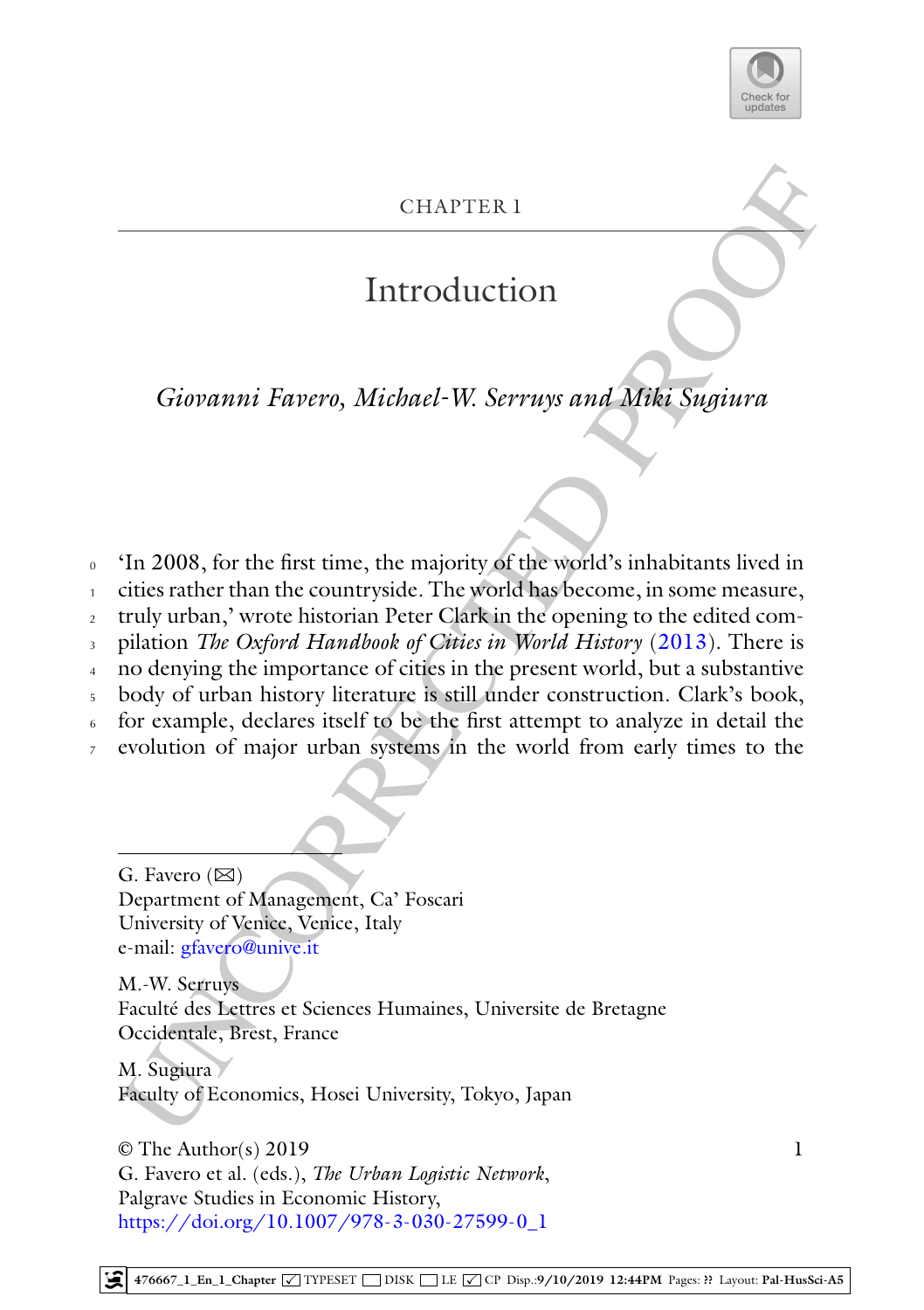#### 2. G. FAVERO ET AL.

 present. Comparative urban history analysis, according to Clark, was a stir- ring interest 50 years ago, but it met a sudden halt, or at least a deviation (Clark, [2013,](#page-18-0) p. 2). To revive such analyses, Clark's handbook used two strategies: first, the provision of case studies, and second, the offering of key variables that help explicate, distinguish, and connect urban systems and networks.

 The present volume also aims to be a handbook, or rather a toolbox, by providing case studies for urban historians that will hopefully lead to effective comparative research. The primary attention here is on what we call urban logistics, by which we mean urban management and operations of flow as well as circulation of goods and people, in particular, the systems and networks made out of them. This book is primarily about the inter- connections between trade and transport and between urban systems and networks.

ring interest 50 years ago, but it met a sudden halt, or at least a deviation direct software (Clark, 2013, p. 2). To revive such analyses, Clark's haralbook used two strategies: first, the provision of case studies, and Surprisingly, trade and transport networks are not emphasized in the above-cited *Handbook of Cities in World History*. As Clark [\(2013\)](#page-18-0) admits, with the rise of mega-cities, the focus of urban history research shifted more and more towards urbanization and how large cities emerged and grew. Phenomenal works on Global Cities strengthened the trend to look at large cities as well as international flows of capital and migrations (Sassen, 1991). The situation was much different 30–40 years ago. There was a boom in the historical analysis of urban networks for European history that was connected with trade and transport history, as if they were siblings. 31 Numerous case studies were written; models were discovered and tried. At the present time, however, one cannot deny the relative stagnation of urban network research in history and the lack of synthesis of the research that does exist. A critical review linking existing theories on the formation and evolution of urban networks in the long term with historical studies on transport and distribution is needed in order to provide a new interpretation <sup>37</sup> of the role of gateways. Such an effort has already recently been undertaken by Mizushima, Souza, and Flynn (2014), which may set a precedent for this volume. Reflecting the results of new insights coming from other regions to European history and laying down stepping stones for global comparison is one of the aims of this volume.

 This book's strategy is to provide bottom-up case studies that give insights into how to deal with urban networks and systems. Our analy- sis focuses on the regions of Italy, the Low Countries, Ireland, Brittany in Western France, Scandinavia, and the Baltic regions. These regions have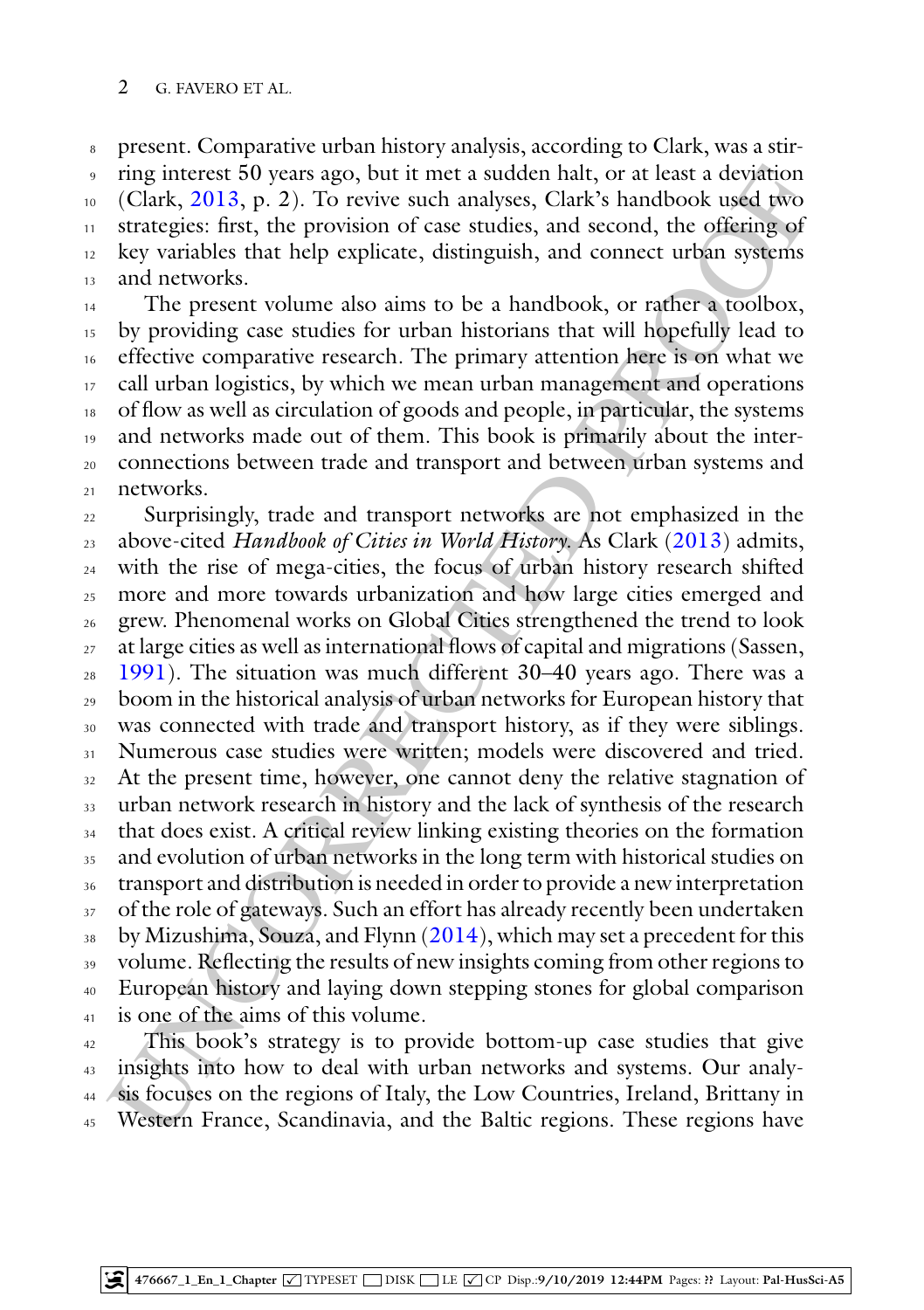nurtured historical urban network studies, yet their major population cen-47 tres are not often treated as mega-cities. Each chapter in this volume closely reviews existing theories and models, makes references to specialized his- toriographical literature, stimulates pragmatic discussion, calls attention to gaps in the literature, and proposes new perspectives, thereby operating as a comprehensive and useful toolkit for researchers to use in their study of urban networks.

# 53 URBAN NETWORK THEORY: A HISTORIOGRAPHY from the 1930s to the 1990s

tres are not of the theract as mega-cities. Each chapter in this volume closely reviews existing theories and models, makes references to specialized his-<br>toriographical literature, stimulates pragmatic discussion, calls a To further define our research questions, we must take a closer look at the relevant historiography and describe how urban network theory was formed. The notion of urban network theory in historical scholarship became established in the 1980s, but it was based on earlier work, and the models that inspired the theory were not confined to the field of his- tory. Some early models were proposed by economists, sociologists, and geographers. The American economist William Reilly created one of the first approaches to urban systems to include the dimension of urban hin- terlands. In his book *The Law of Retail Gravitation* [\(1931\)](#page-19-2), Reilly asserted that the extent of a city's sphere of influence depended on its economic and demographic weight. This Newtonian model, better known as Reilly's Law, rapidly received considerable criticism. One of the main objections was that Reilly's Law did not explain the phenomena of centralization and the hierarchization of cities.

 In 1933, German geographer Walter Christaller set up a new model that included the centralization process, the hierarchy, and the configuration in the geographic space of urban systems. This model is known as the *central place theory* or the *central place system* (1933, 1966). Although Christaller developed his models for geography, historians enthusiastically adopted his approach, particularly in the 1960s. The original models were multi- faceted, explaining market, transport, and political systems, but historians were most frequently drawn to his market system model. Using his model, the centralization of local and intra-regional trade was explained, as were the inter-urban relationships therein. Because Christaller's model did not include international trade, however, the deduced inter-urban relationship was limited to the point of intra-regional trade. Furthermore, despite the 81 discussion of centralization, the urban nodes Christaller's models described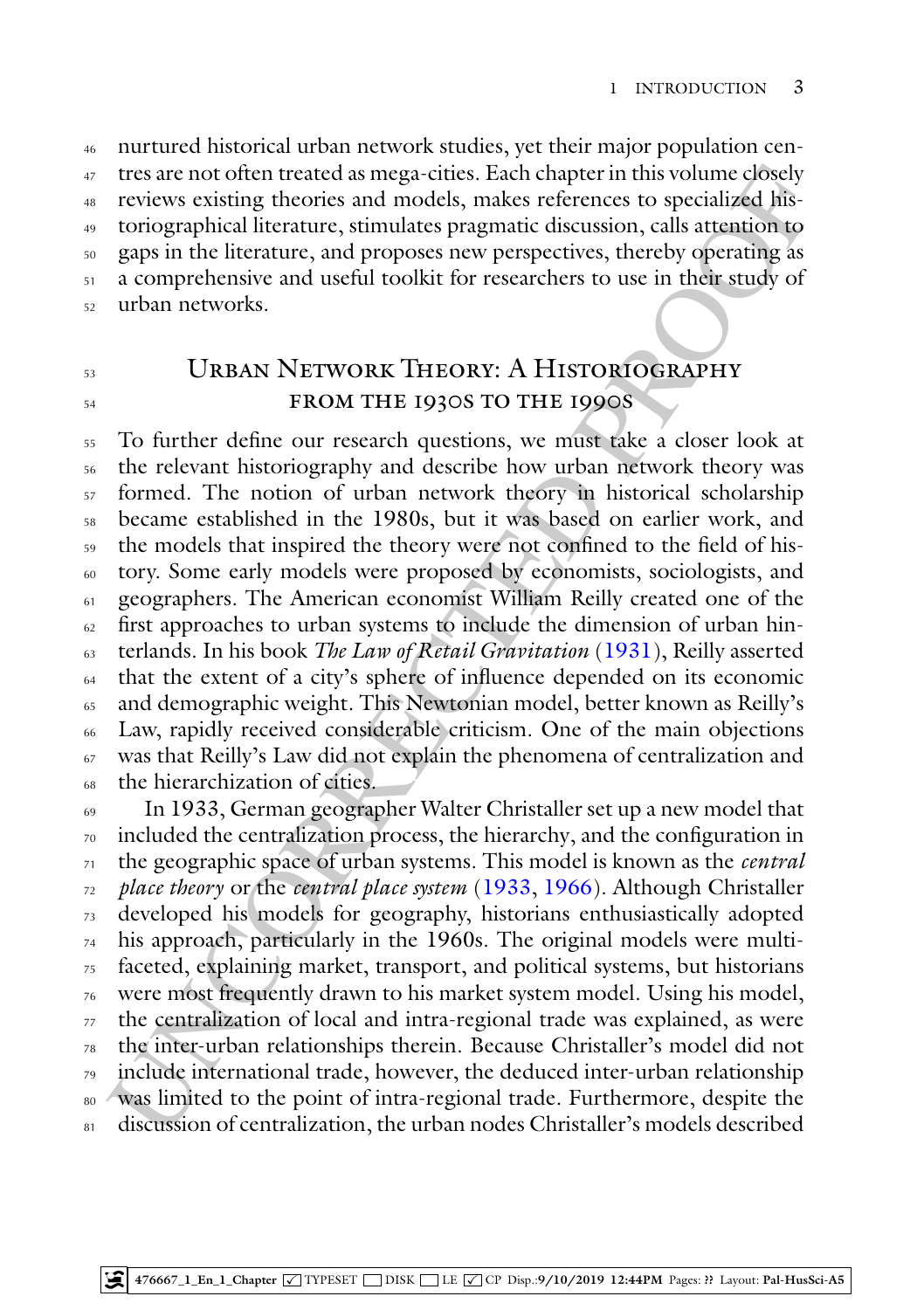<sup>82</sup> remained considerably isotonic, with each node expected to have the same 83 operations and functions.

operations and functions. The matter of correction and particular systems and mattempt to overcome the limitations of Christaller's central place theory, James Vance Jr. and other scholars commenced research that in The M <sup>84</sup> In an attempt to overcome the limitations of Christaller's central place 85 theory, James Vance Jr. and other scholars commenced research that opened a new paradigm in urban history during the 1960s and 1970s. In *The Merchant's World: The Geography of Wholesaling* (1970), Vance attempted to link long-distance international trade flows to central places 89 by explaining the development of the American urban system. What was inspirational about Vance's reasoning was the way in which he introduced long-distance trade. Long-distance trade, in his view, was the result of pro- ducers trying to find a market for their products and consumers seeking 93 access to these goods. In the process, both producers and consumers were helped by wholesalers and middlemen, who created a system of staples, depots, entrepôts, and transport infrastructure to forward or establish the flow of goods from producers to consumers. In this way, urban nodes were 97 incorporated into the process of long-distance trade. Vance established a heterogeneous geographic environment that included rivers and oceans as well as nodes and infrastructure built upon commercial relations and his- torical dynamism. Among the scholars preceding Vance, Guido Weigend made a model for flows in the maritime worlds. We will discuss these con-cepts further in the following sections.

103 In 1967 (at approximately the same time as Vance's work), the Aus- tralian geographer Peter Rimmer created a model explaining the develop- ment of Australian seaports. Rimmer did not adopt Christaller's central place system; he focused on the impact of inland transportation routes and maritime trade on the development of seaports, thereby ultimately clari- fying how urban networks are formulated through transport. Initially, the coastline was dotted with small and scattered seaports, which were only very loosely connected to the interior. Because of the presence or absence of geographic, economic, and political constraints, only some port com-112 munities were able to construct a transport network linking them to inland settlements. Ports with good connections to the interior areas or their new hinterlands thus started to develop and attract maritime trade as they were the only links between these inland areas and the rest of the world. The sea-116 ports that failed to connect themselves to the upcountry urban settlements, 117 or those that joined the transportation system too late, finally lost their mar- $_{118}$  *i*time functions. These port cities' maritime facilities sometimes temporarily became satellite harbours or outer harbours of their larger neighbours, but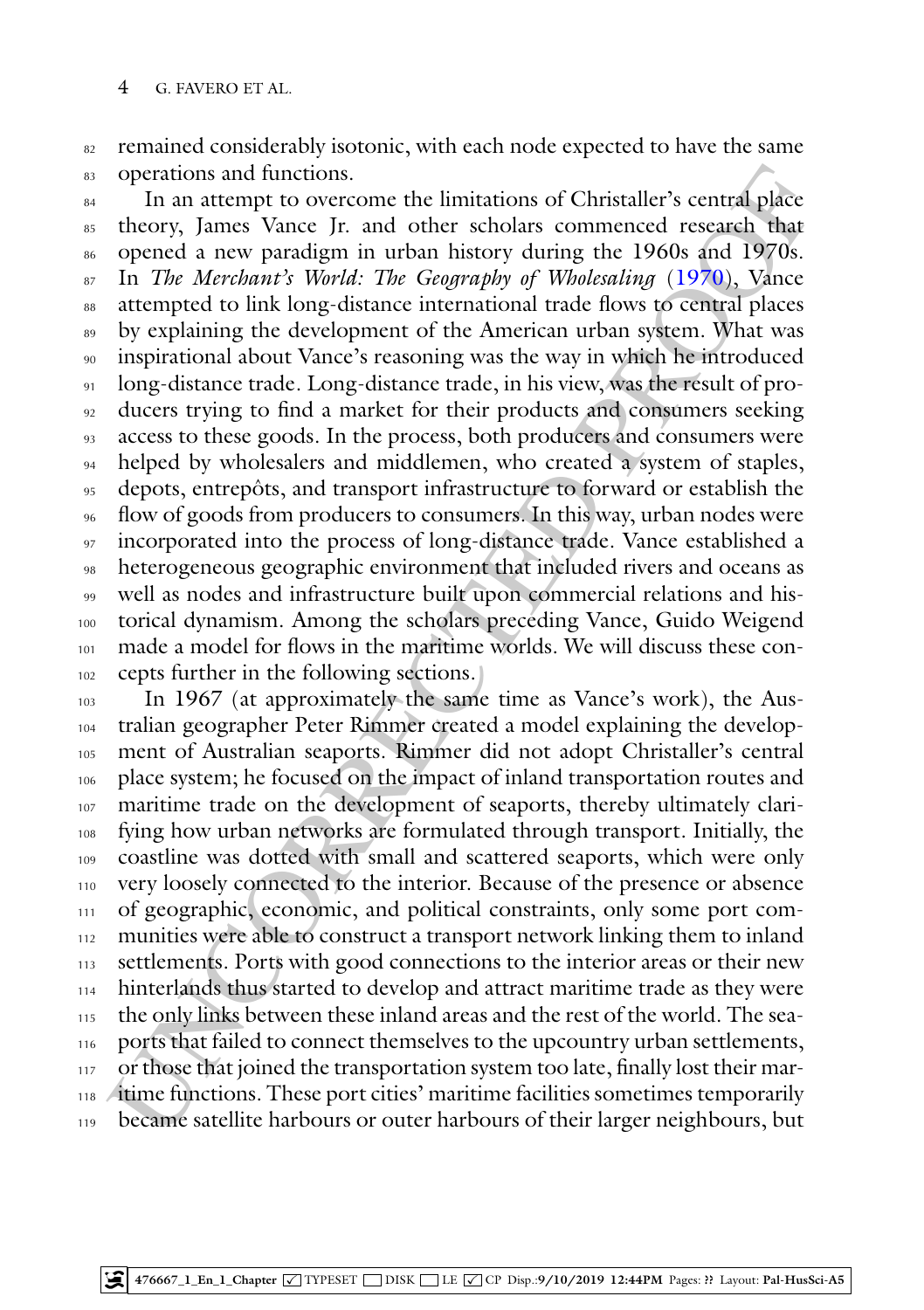they were eventually absorbed into those larger neighbours' hinterlands. Rimmer has called this procedure *port piracy* (Rimmer, 1967, pp. 42–44).

122 Rimmer's term, port piracy, has then been replaced by *hinterland piracy*, which was introduced by Clé Lesger, a Dutch historian who extensively used Rimmer's model to explain the life cycle of harbours in the Low Coun- tries (during the sixteenth and seventeenth centuries) and in the North Holland Peninsula (during the Middle Ages and Early Modern era). From there, Lesger developed a specific concept of *gateway*, which was placed in stark contrast to staple market theory (Lesger, 2001, 2006). Rimmer's model thus showed the impact of transportation and trade flows on an urban system. It was also extremely dynamic in comparison to Christaller's central place theory as it showed how transport routes, trade flows, and ultimately the hinterland develop in time and space.

Rimmer has called this procedure *pert pirres* (Rimmer, 1967, pp. 42–44). Winner, has then been replaced by *forecedary*, which was introduced by Clé Lesger, a [D](#page-18-3)utch historian who extensively used Rimmer's model to explai Vance and Rimmer heavily influenced the new urban network theory that arose in the 1980s. Jan de Vries (1984) developed a model of urban systems based on flexibility and competitiveness rather than on stability and hierarchical relationships. The theoretical framework shown here was called *urban network theory*. Key terms such as *links*, *nodes*, *hinterlands*, and *gateways* were introduced. Urban network theory can be positioned as a denial of Christaller's central place theory. In urban network theory, cities are presented in clusters; each node (and thus each city) is linked to the others by trade routes. The emergence and development of cities and their urbanization/de-urbanization processes are discussed in terms of how the urban network developed. This theory, combined with a surge of demo- graphic history, succeeded in providing a comprehensive and interregional understanding of urban developments in Europe.

146 At the beginning of the following decade, Paul Hohenberg and Lynn Hollen Lees (1985) provided a model fusing urban network theory and central place theory. Their model can thus be referred to as a dual net- work system. Covering the interactions and impacts of both long- and short-distance trade, their model became the most accepted method of describing urban systems from the perspectives of trade and transport. Their book also considered cities over the long-term perspective of 1000 years (1000–2000 CE). The dynamism inherent in the development of urban networks, however, was not necessarily their focus, and their work did not fully explain the issues associated with integration of the short and long-distance trades. Around the same time, Fujita, Ogawa, and Thisse <sup>157</sup> (1988) and Krugman (1991, 1993) vigorously developed the field of new economic geography and reincorporated the classic central place theory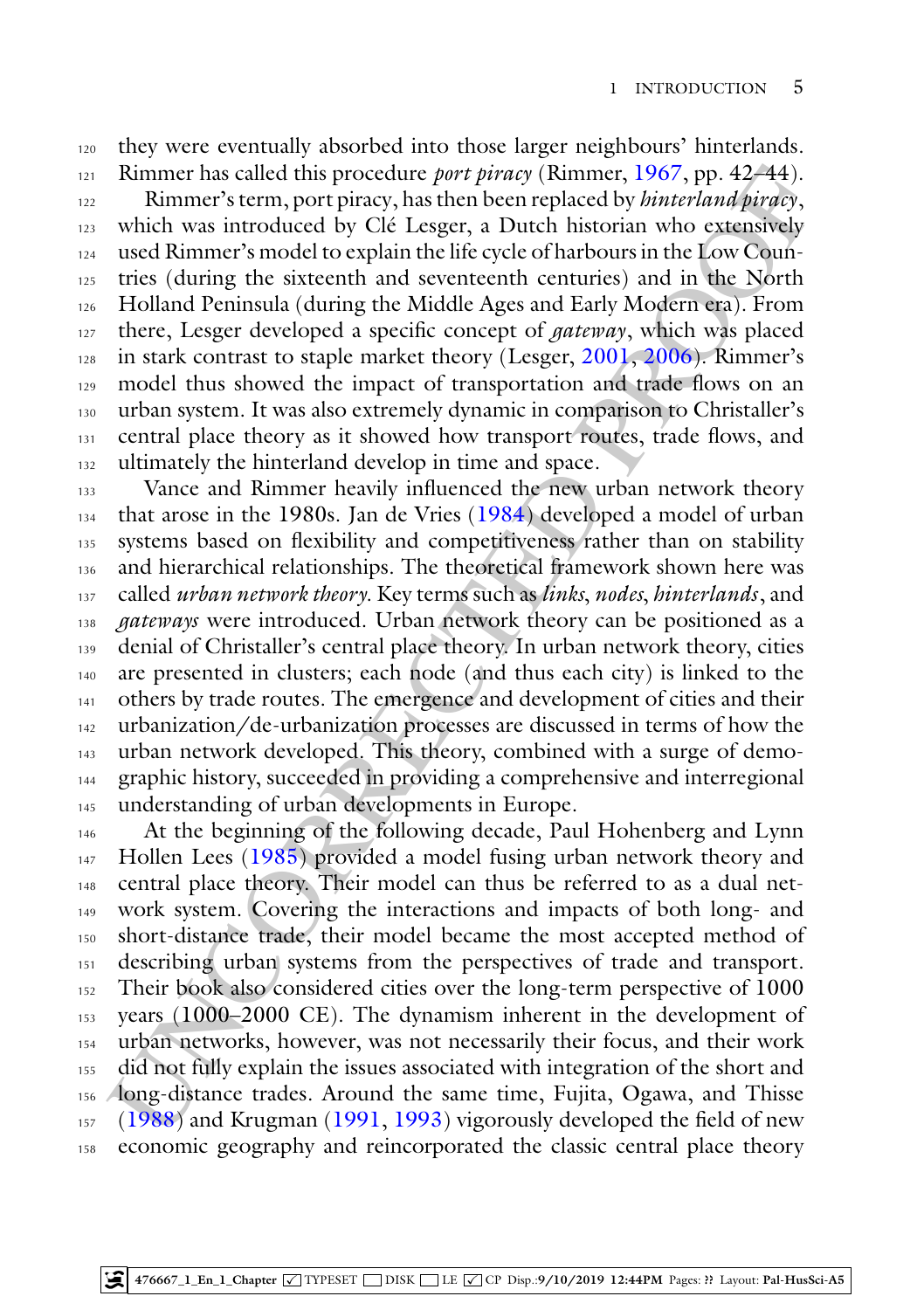#### G. FAVERO ET AL.

and the field is still growing strongly. New economic georgraphy succeeded<br>to metasthishing a theoretical logic of the dynamism of spatial allogations<br>covering multiple levels of scales that range from intra-urban to glob models by Christaller and Lösch  $(1940)$  into spatial economics modelling, and the field is still growing strongly. New economic geography succeeded in establishing a theoretical logic of the dynamism of spatial allocations covering multiple levels of scales that range from intra-urban to global (Fujita et al. [1999\)](#page-18-4). As Meijers [\(2007\)](#page-19-12) notes, 'While theoretical models on network paradigm are well established, research demonstrating empirical validity was non-existent' (Meijers, [2007,](#page-19-12) p. 135). Meijers himself (2007) tested whether the network model better described the spatial organization of polycentric urban regions than the central place theory. He was able to detect network formation where nodes developed their complementarity, and he also concluded that, depending on the research layers (e.g. educa- tional facilities or economic firms), the central place theory could be more 171 applicable than the network model. We therefore need many more empir- ical cases, both historical and contemporary, to further test the application of these models.

 Urban network theory has been established through the evolution of urban theories from Christaller through Vance (1970), Rimmer [\(1967\)](#page-19-4), de Vries (1984), and finally Hohenberg and Hollen Lees [\(1985\)](#page-19-7). De Vries's insertion of the urban reality into a network was a large step forward. The dual urban network brought about by Hohenberg and Hollen Lees [\(1985\)](#page-19-7) gave current urban theory the relationship between long-distance trade and the short-distance catering of a central place to its immediate surroundings.

# 181 TOWARDS AN URBAN LOGISTICS NETWORK

### *Cities and Logistics—Nodes and Links*

 The historical urban network model nevertheless needs further refinement. The above-mentioned models do not necessarily describe the essence of a network made of nodes and links. The links form the relationship between the nodes, which are mostly cities, and these links represent the flow of goods and people. In many cases, links are visible in the landscape as roads, railways, canals, rivers, and the like, but links are more than transport infras- tructure. They are everything that makes goods flow from producer to consumer. In other words, links can be described as a logistics network. These links are represented by flows. A flow is defined here as every mobi- lization with a human origin, whether material or immaterial, that moves back and forth between nodes through actions directed by human activ-ity. Cities are described as nodes because they are the starting point and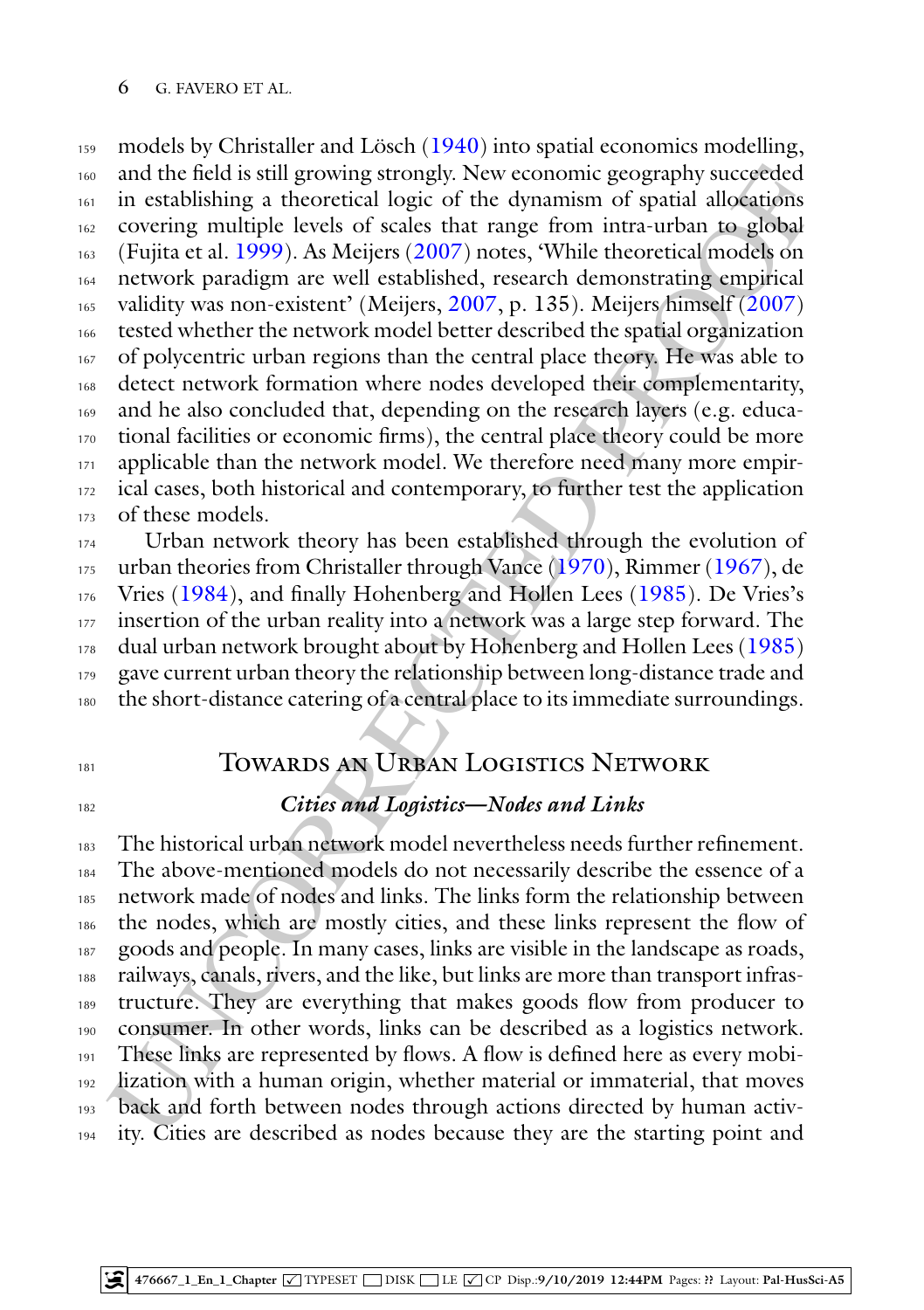the end point of flows. Although we acknowledge the importance of other types of flows (such as migration, capital, or information), this book mainly concerns trade and transport flows.

 The logistics network consists of not only the transport infrastructure but also the distribution system, such as merchants and middlemen. The logistics network is therefore closely connected to the conceptualization of supply chains and commodity chains. The main interest of merchants and other middlemen is to make the flow of goods go from a producer in one node to a consumer in another node in the most effective way, which can differ according to time, area, and product. As such, the parties involved in the flow of goods always try to ameliorate the system by making better and sometimes new connections. The nodes that promote flow are called gateways. Seaports are often considered to be gateways, but any node that facilitates or changes the flow could be a gateway. A myriad of gateways is at play in a logistics network, and clarification of the interactions of gateways as well as the political, geographic, technological, economic, social, transport, and financial factors that influence those gateways are among the goals of this book.

types of flows (such as migration, capital, or information), this book mainly<br>concerns trade and transport flows.<br>The logistics network consists of not only the transport infrastructure<br>but also the distribution system, su 213 There is also a mismatch in the speed of change between the logistics network and the cities. Cities change slowly in comparison to the fast pace of the logistics system. The historical development of urban networks can account for these tensions and explain how networks dynamically evolved from there. At the same time, cities are not static; they seek to change themselves to attract more flows in order to compete with, cooperate with, or complement other cities. Links and nodes, meaning logistics and urban systems, have different dynamics and approaches, but one is unable to exist without the other. It is this dynamic, which we have renamed the *urban logistics network*, that is the theme of this book. The opening chapter of this book, Chapter 2 by Per Hàllen, showcases this dynamism by focusing on a single gateway for a long period. Using the city of Gothenburg as an example, the chapter demonstrates just how fast the changes of logistics networks can be and how a gateway city reacted to these changes over  $_{227}$  the long term, changing its functions and historical meanings. In addition, Hàllen tests the application of Rimmer's theory on port city development for historical studies and suggests some gaps in the literature.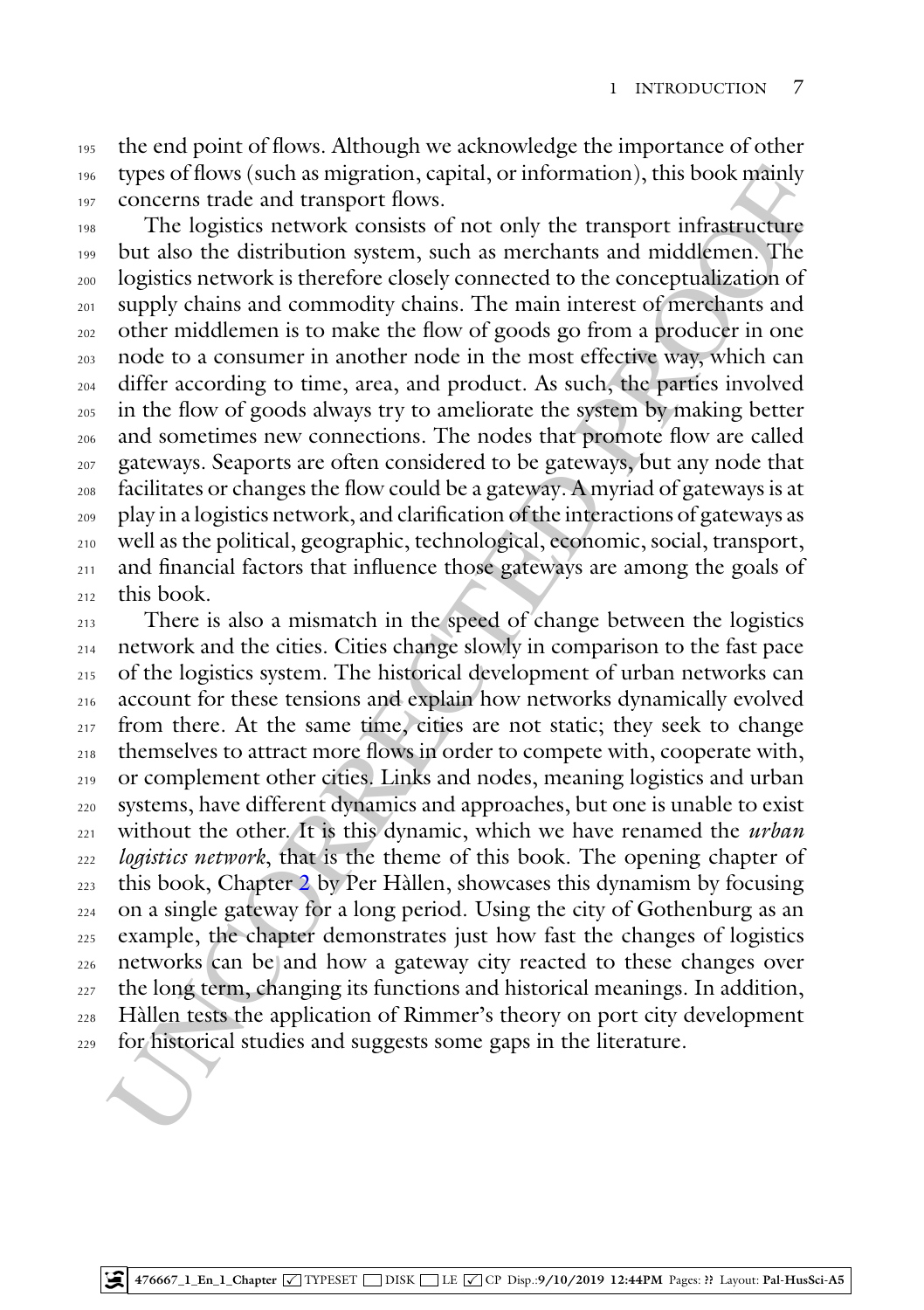#### *Spatial Formulation: Terminologies*

231 Though Hohenberg and Hollen Lees [\(1985\)](#page-19-7) presented urban network theory with models for both long- and short-distance trade, there are still many refinements that need to be done to the multiple models meant for the theory, including those that concern spatial coordination. The first of these examples is the setting of the hinterland. American geographer Guido Weigend [\(1958\)](#page-19-13) described the hinterland as an 'organized and developed 237 land space which is connected with a port by means of transport lines, <sub>238</sub> and which receives or ships goods through that port' (Weigend, 1958, pp. 192–193). On the other side of the ocean, another port received these goods and shuttled them to its own hinterland. To distinguish these two identical structures on both sides of the ocean, Weigend called them hinter- land and foreland, respectively. But Weigend's setting was difficult to apply to pre-industrial Europe. The above-mentioned Dutch historian Lesger ( $2006$ ) pointed out that hinterlands are not uniformly connected to the rest of the world through a single harbour by maritime trade but by a myr- iad of gateways. He also stresses that gateways aren't necessarily seaports. Continental gateways can provide transportation routes to push along trade flows from one landed urban system to another.

Though Hohenberg and Hollen Lees (1985) presented urban nework theory with models for both long-<br>and short-distance track, there are still ready through many refinements that need to be done to the multiple models,<br>with a Admitting multiplicity and land-based gateways opens areas for inclu- sion in the logistics network. To further clarify this, we call the lands beyond the periphery of an urban network the *rearland* (Fig. [1.1\)](#page-8-0). The rearland is another urban system that is separated from the hinterland by an empty land space. The periphery is rarely completely empty, and the boundaries of landed urban systems are therefore much more difficult to establish, but they usually run through less populated areas, such as mountain ranges, marshes, deserts, forests, and moors. Hinterlands and rearlands are con- nected through continental gateways. We should not automatically assume that a dense transport network would gradually fill up the empty space between the hinterland and the rearland. We should carefully observe and 260 note what shifts occur between them. Four essays in this book (Chapter  $\frac{4}{3}$ , by Michael-W. Serruys; Chapter 9, by Giovanni Favero; Chapter 10, by  $_{262}$  Pierrick Pourchasse; and Chapter 11, by Werner Scheltjens) show the net- work developments between foreland, hinterland, and rearland in a par- ticularly vivid manner. We thus propose that our urban logistics networks have relatively clear boundaries. Beyond hinterlands, there are peripheries and rearlands. The use of these terms necessitates the setting of borders in <sub>267</sub> the geographical environment. We believe that without these definitions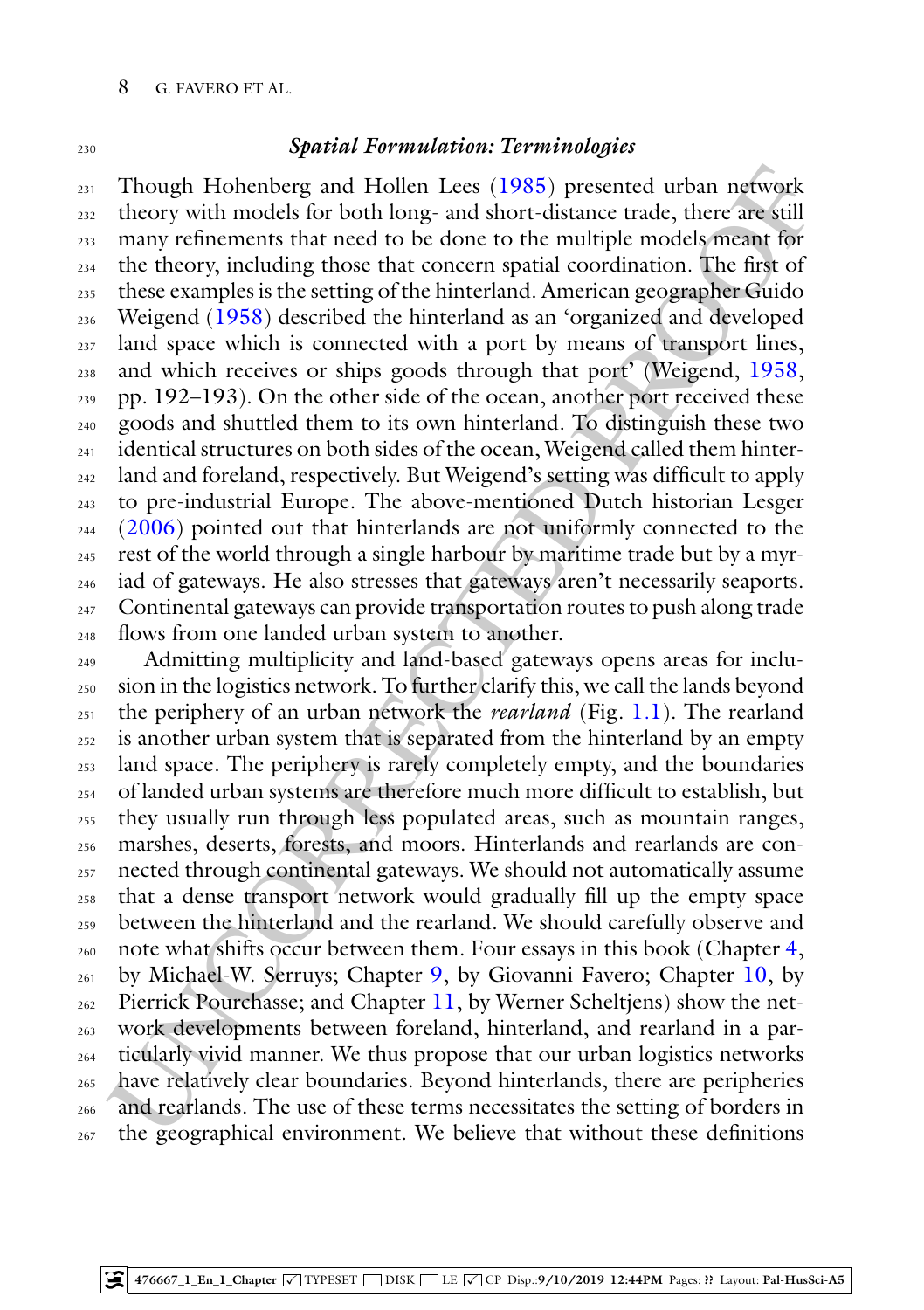

<span id="page-8-0"></span>**Fig. 1.1** Foreland, hinterland, rearland and gateway (*Source* The authors' elaboration)

 of space, the dynamism and shifting character of urban logistics networks cannot be traced.

 Likewise, the existing theoretical terminology of nodes and cities is insuf-<sup>271</sup> ficiently descriptive. In describing networks, we require more terms to <sub>272</sub> reflect the existing diversity. We propose first to tag the nodes with terms that describe their orientation and function, such as *relais*, *junctions, cross- roads, bottlenecks, transshipments*, *terminus, distribution centres, or indus- trial centres*. We also suggest adding adjectives to the nodes in order to clarify their functions. For example, rather than calling a node or a city a <sup>277</sup> simple gateway, it helps to define it as an intermodal gateway, continental gateway, or maritime gateway. It is also helpful to combine several node activities into a description to further explain the functions of the node, such as with 'intermodal / bottleneck gateway and production centre.' In this way, it is possible to cope with the existing diversity. We have named this process *urban adjectivation*. Two essays in the present volume, Chapter 4, by Michael-W. Serruys, and Chapter 5, by Giovanni Cristina, deal exten-sively with this adjectivation, mainly from the perspective of transport.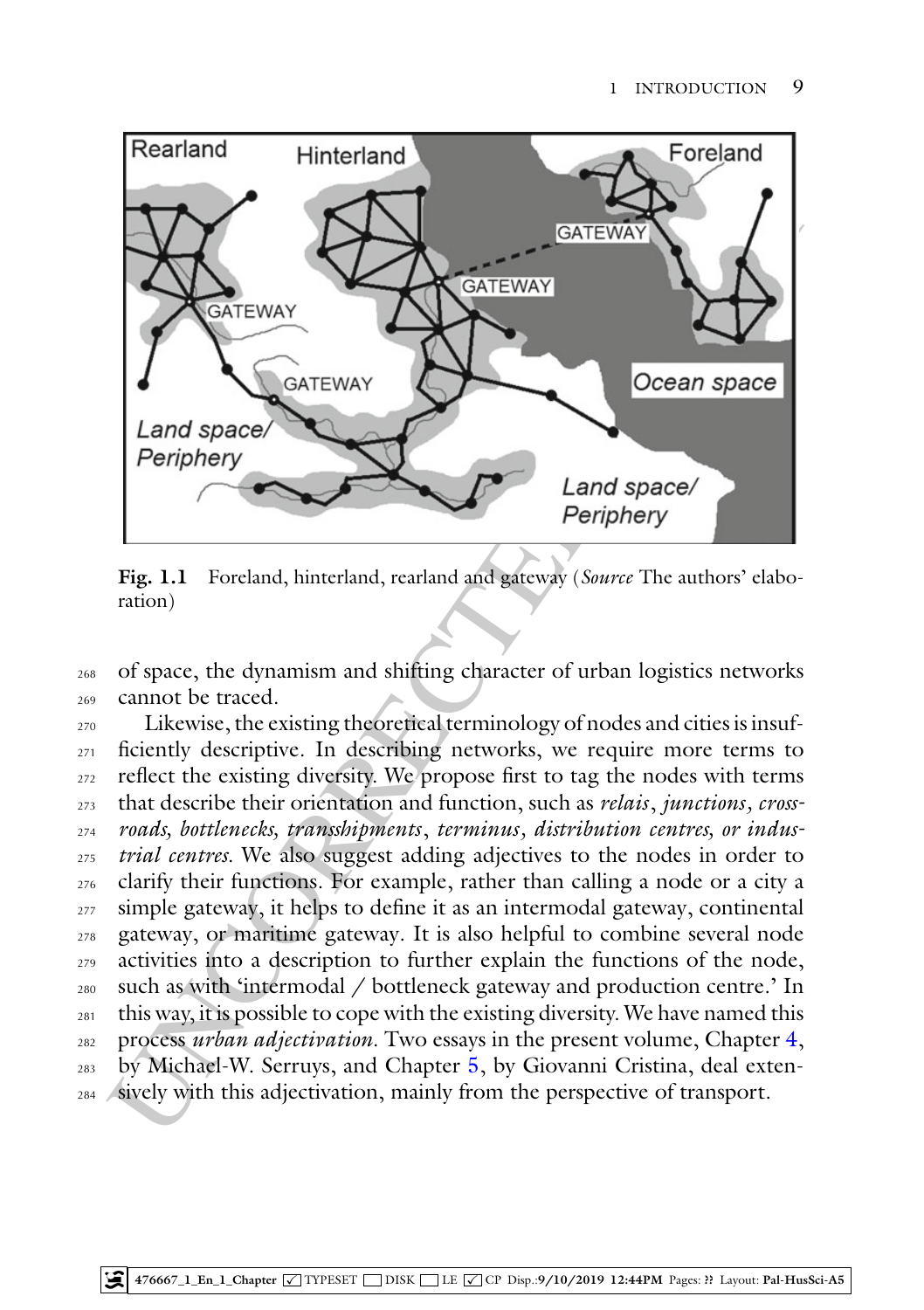#### *Bypassing and Intermodality*

Naturally, these terminologies of space change with the scale. An important gateway in a provincial system. Mot of the chapters in this book dcal with regional-scale riction<br>respectively in a provincial system. Mot of the Naturally, these terminologies of space change with the scale. An important gateway in a provincial system might be completely irrelevant to a world system. Most of the chapters in this book deal with regional-scale networks within a country. Yet as we will later describe in further detail, we adopt a methodological strategy focusing on games of scale (Revel, 1996), looking at smaller cases to develop a model that can be tested on larger gateways or vice versa and using different cases to highlight the variance of possible configurations and the dynamics of urban logistical scale in history. In fact, the scale itself changes over time, following technological, economic, and social transformations. Space appears to be more related to the time spent crossing it than to physical distance. The space one can reach within an hour changes drastically with innovations in transportation and distribu- tion, and the relationship between physical flows and information flows is also affected by different technological paradigms.

 Over the last two centuries, for instance, means of transportation and distribution have become increasingly concentrated in single cities. This process usually involved the bypassing of the city as a result of the dis- crepancy between the effort necessary to create more efficient and direct connections and the growing complexity of the gateway city's functions and services. In early modern times, goods that flowed from producer to consumer generally passed through a multitude of nodes:

Proof: 
$$
307
$$
  $\rightarrow$   $A \rightarrow B \rightarrow C \rightarrow D \rightarrow E \rightarrow \text{Consumer}$ 

 With the elimination of middlemen brought about by the railways and other factors related to industrial revolutions, some nodes were bypassed, 310 which resulted in a streamlined flow:

$$
311 \tProducter \rightarrow A \rightarrow E \rightarrow Consumer
$$

 Nodes B, C, and D were bypassed in this example. Consideration of bypass- ing is essential in describing the historical development of urban logistics networks. In fact, bypassing is closely associated with urbanization, de- urbanization, centralization processes, and the emergence of mega-cities. At the same time, bypassing is again a matter of divergence between 317 the logistics and urban systems over time, as mentioned above. With the

coming of railways, a divergence has occurred more and more between the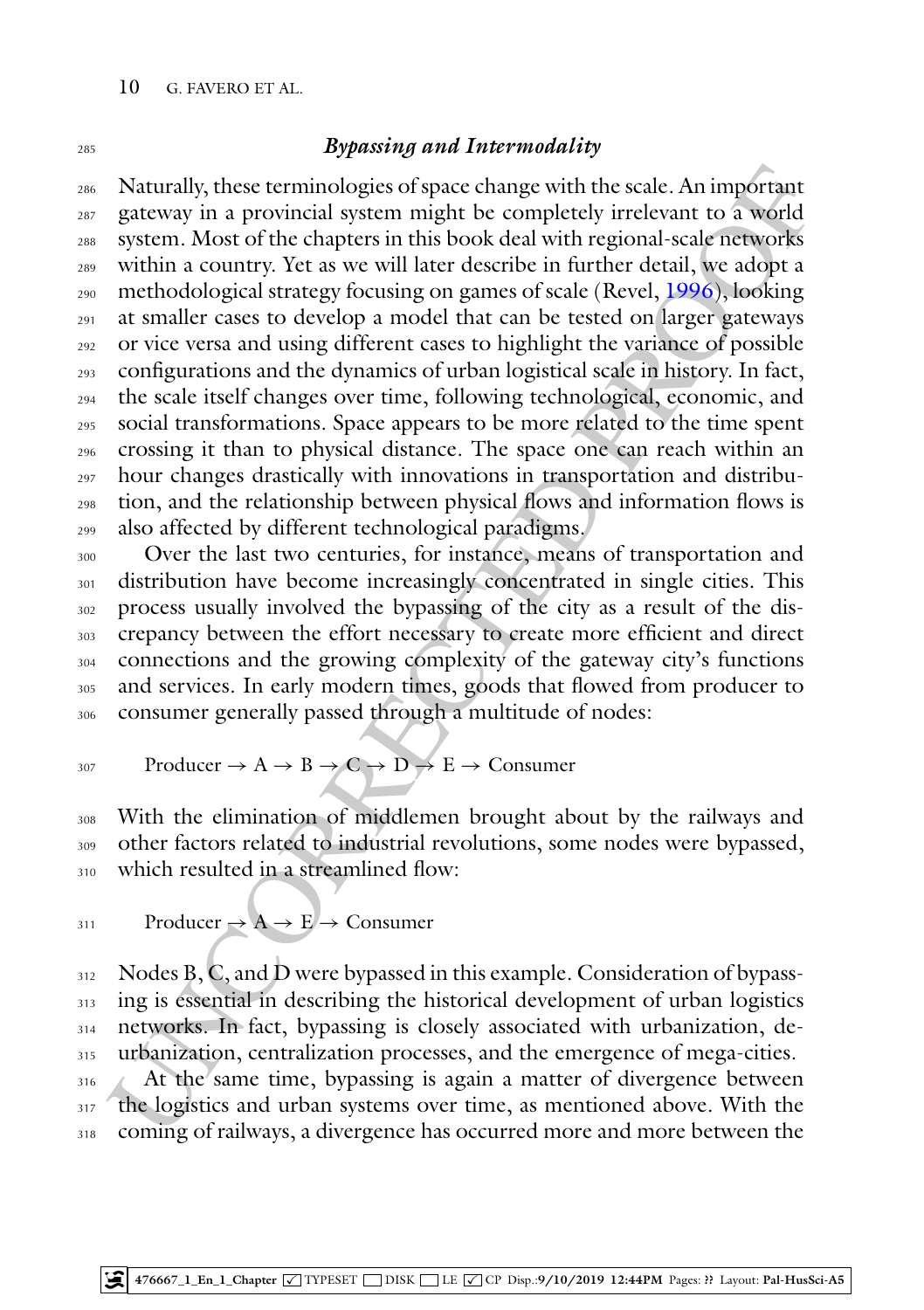logistics system and the urban system. We are well aware of this impact, and this book shows how urban logistics networks change before and after the arrival of railways by carefully describing the process of bypassing. We are not arguing that the arrival of railways completely transformed prior urban logistics networks. Rather, our book attempts to connect the net- works before and after by showing changes. In many ways, the railways, especially high-speed trains bypassing a multitude of nodes, foreshadowed the coming of aeroplanes, which bypass even more nodes by flying over them. The physical network has become, in a certain way, non-physical. The emergence of mega-cities can be described this way from a logistics <sup>329</sup> point of view. Looking at the historical process of bypassing offers a way to connect the past to the present and opens up a discussion of the networks 331 made by different modes of transportation.

 Indeed, a good starting point is to take into account how different modes of transportation intertwined in the past. By following the flow of goods and people through different means of transportation, we identify inter- modality as a crucial element influencing the characteristics of a node and carefully explore how that node and its networks change as a result. Inter-337 modality can be both an asset and a problem for the development of a gateway node. Chapter 9, by Giovanni Favero, elaborates on these ideas, adopting a definition of the gateway as a node of intermodal exchange to 340 shed light on the relationship between changes in transport technology and organization and the structure of the urban network, focusing on the case <sup>342</sup> of the Venetian region and the impact of the railway on its urban hierarchy.

and this book shows how urban logistic networks change before and efter and the arrival of railways by carefully describing the process of bypassing. We are not arguing that the arrival of railways completely transformed <sup>343</sup> A gateway is a connecting point between the hinterland and the external world, and passing through it usually implies a change in the modality of transport. This is most evident in the case of port cities, but it can also be found in inland gateways such as transport hubs, where flows are coordi- nated and organized, or in market centres, where goods pass from hand to hand. Considering intermodality as an inherent feature of gateways allows us to better understand the implications of the above-mentioned tension between the efforts needed to make the flow of goods and people more efficient and the growth of urban functions and services around the inter- modal bottleneck. From this perspective, it is indeed possible to identify the structural determinants of urban hierarchy within the historical constraints of the prevailing technology, economics, politics, and social organization. It is also possible to see how a change in one or more of these elements causes a reconfiguration of the entire structure by maintaining, altering, or dismantling its shape.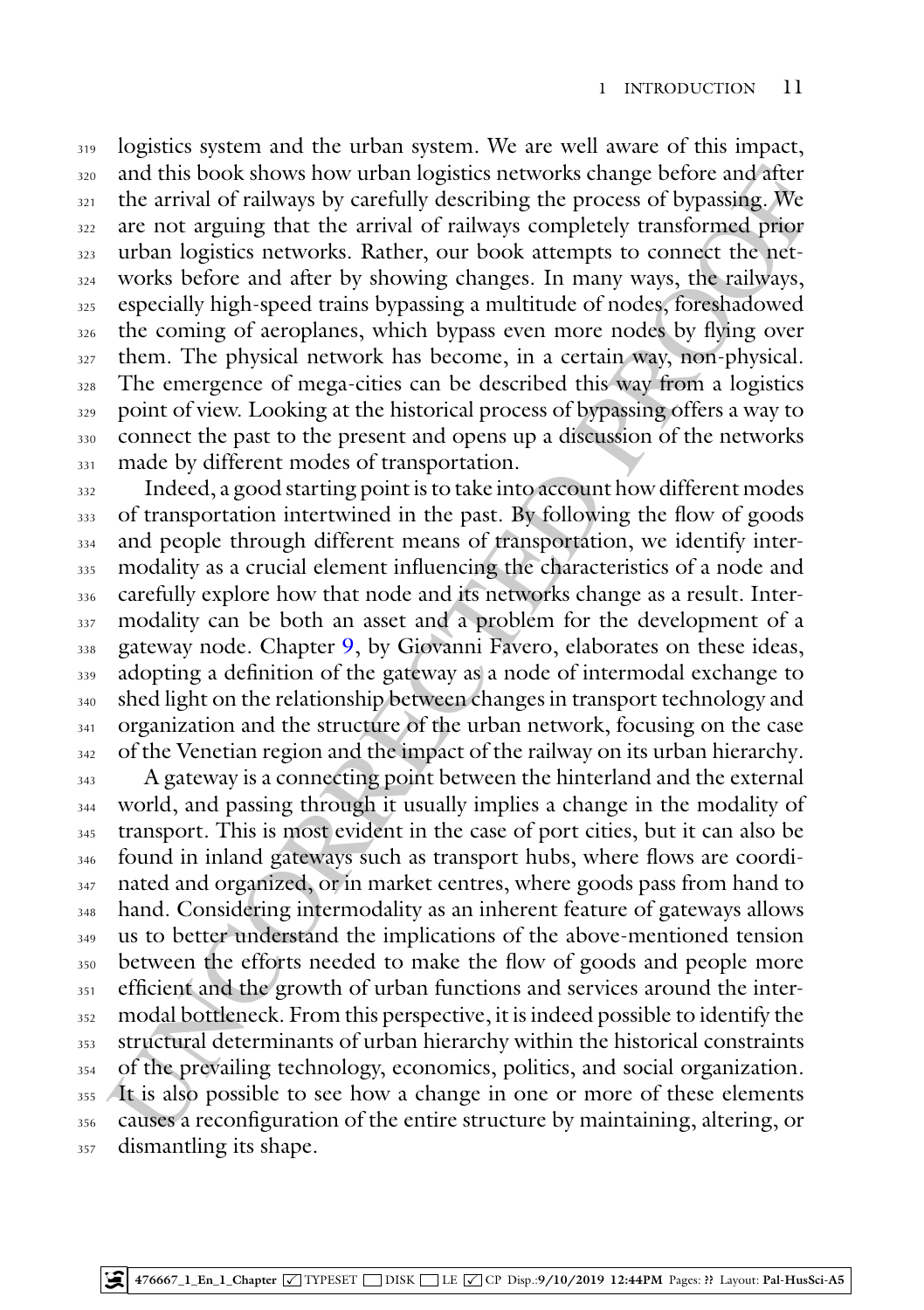## <sup>358</sup> SHAPES OF URBAN LOGISTICS NETWORKS

 The final fields that need refinement and exploration in the spatial settings of urban network theory are the shapes of the system and network. Logis- tics would give every urban system, represented by nodes, a specific shape. Although studies acknowledge that combining the mapping and detect- ing of network shapes is a powerful tool for explaining urban systems and networks, these shapes are not thoroughly explored in historical cases. In particular, the dynamism of the shapes—both their creation and dissolu- tion—should be pursued to make urban network theory a useful tool for 367 further comparing cases. From this perspective, we pick up the most rep- resentative three shape types of urban systems—*dendritic*, *polycentric*, and *corridor*—and discuss their evolution (Fig. [1.2\)](#page-11-0).

 The term *dendritic* is typically used to describe water streams or pipeline 371 networks and is not necessarily familiar for describing an urban network. 372 Since we have set the flow of goods as our primary focus for urban logistics networks, however, we can often detect a dendritic shape in the analysis.



<span id="page-11-0"></span>**Fig. 1.2** Shapes of urban logistics network (*Source* The authors' elaboration)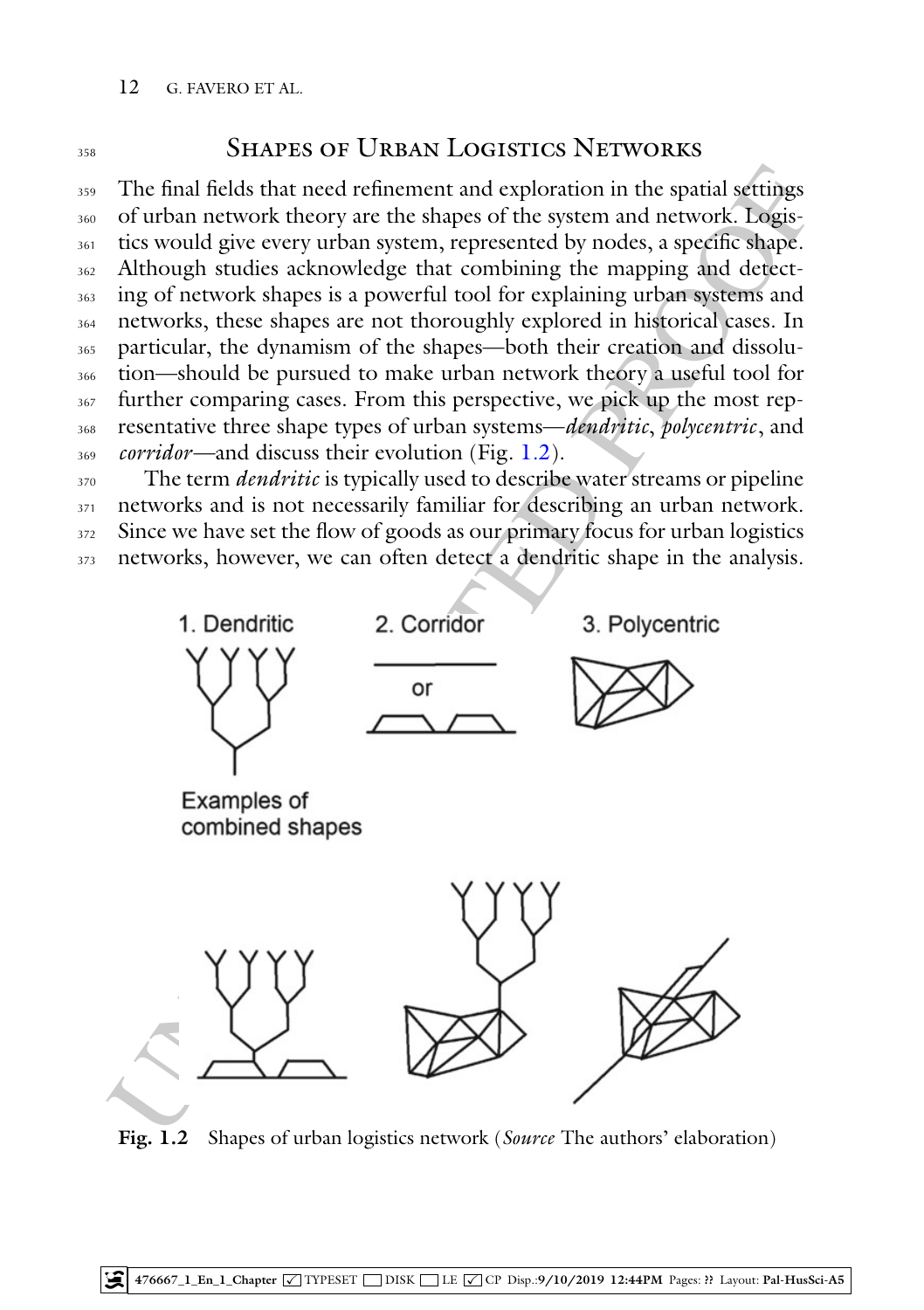The dendritic shape was used by de Vries  $(1984)$ , and dendritic shapes are 375 the most representative shape in historical studies of urban network the- ory. Careful analysis of maps and a cumulative investigation of distribution or transport records are needed to draw out the shape for a region. For <sup>378</sup> example, in addition to the destinations and transit points for the flow of goods, scholars must have a fair grasp of the frequency and velocity of the modes of transportation to make the model coherent. Time schedules and travel journals are helpful as sources.

the most representative shape in istorical studies of urban network the-<br>projection and a cumulative investigation of distribution<br>or transport records are needed to draw out the shape for a region. For<br>example, in additi The second shape, *polycentric*, is a structure where nodes of similar size disperse within a region. The regions discussed in this book are areas in which small cities prevail, and they often have polycentric characteristics. The existence of relatively similar-sized cities is the complete opposite of what central place theory proposed. Thus, their relationships and forma- tions should be analyzed carefully. Urban studies have shown that small cities are more dependent on networks than larger cities (Bell & Jayne, 2009). A polycentric urban region does not necessarily form an urban net- work (Meijers, 2007, p. 145), and the polycentric shape might, in fact, be a reflection of the lack of a network. Only when spatial organization operates relationally and there are certain divisions of functions among the polycentric nodes can we define them as having the features of a polycen- tric urban network. This book deals with this tension historically. Historical cases contribute to uncovering the reasons for the processes a region took to gain a polycentric shape and to learning if there were network relation-397 ships forming among the nodes.

 The *corridor* is a well-researched concept in analyzing the connections in transport infrastructures. Corridors are also used in broader research fields, such as urban studies or economics. A corridor identifies develop- ments happening around an axis, which is usually represented by a main communication or transport line (Yarwood, 2006). The present volume applies this concept extensively to the eighteenth and nineteenth centuries. Tracing the shape of corridors allows us to detect dynamic regional transfor- mations. For example, attention on the making of corridors can highlight the process through which a new vertical axis triggers the nodes in the mid- dle of an urban logistics network with minor hinterlands gaining stronger gateway functions because of the nature of points of access to the new line. This process, by transforming the line into a regional belt, may have dif- ferent results. In some cases, the function of the weaker terminal of the new horizontal axis may be further diminished, finally making the middle region a part of the extended hinterland of the more important gateway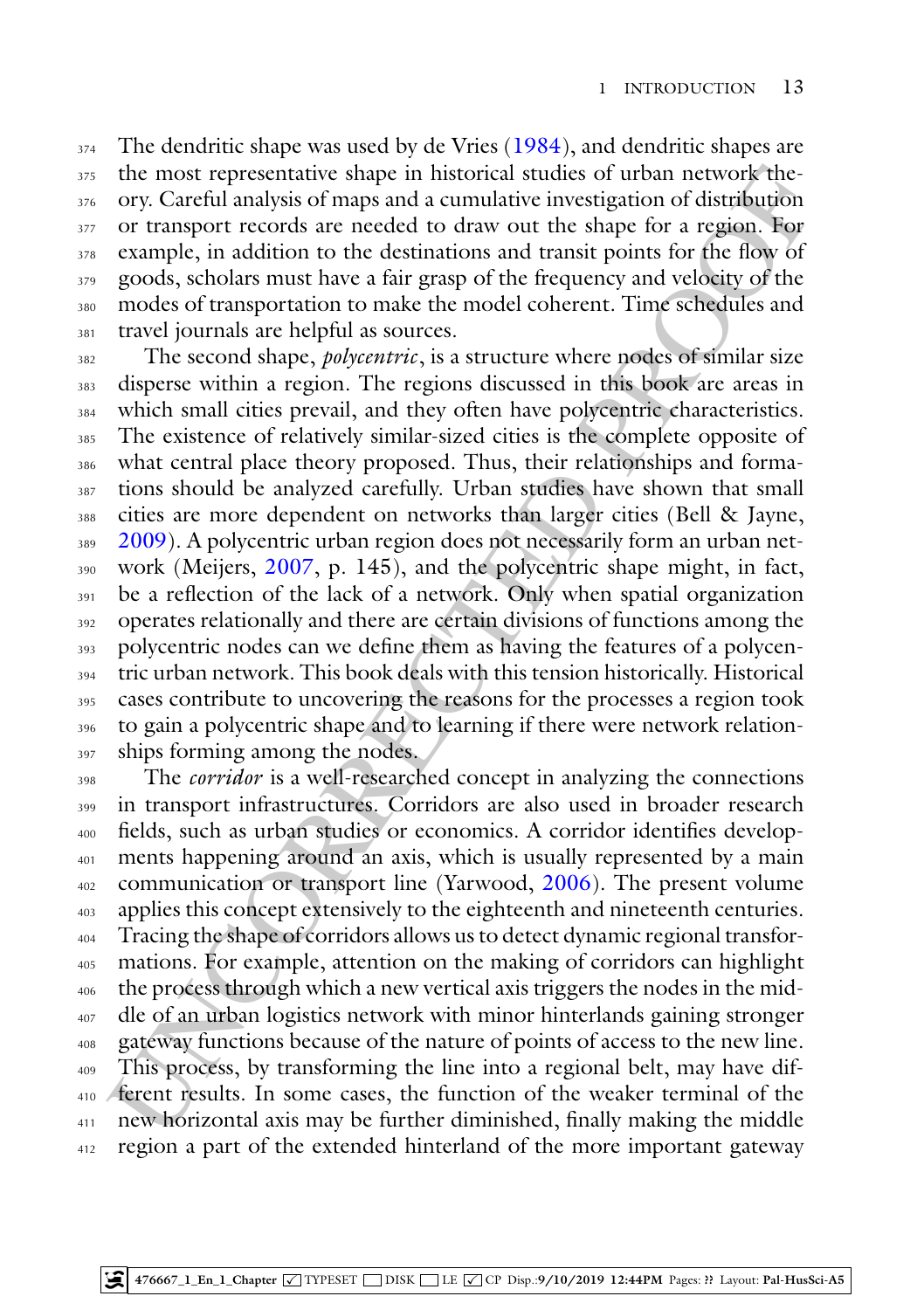#### 14 G. FAVERO ET AL.

 terminal. In others, the region may maintain a multi-gateway structure. <sup>414</sup> The outcome depends on many other factors, in part related to the shape of the network, as on the presence of other corridors converging into one gateway. This can be seen in Milan during the nineteenth century, which is connected to the wider historical context and its changes.

The outcome depends on many other factors, in part related to the shape<br>In the metrovek, as on the presence of other corridors converging into one<br>gateway. This can be seen in Milan during the nincteenth century, which<br>is These three shapes are distributed evenly throughout the chapters of this book (see Table [1.1\)](#page-14-0). We have divided the chapters into four sections. In the second part, Changing Shapes of the Urban Network, the most rep- resentative examples of shapes are shown. In Chapter 3, Sandrine Lavaud shows the operation of complicated distribution networks relating to wine, using elaborate dendritic shapes. It is also important to note that these shapes can be used in combination. Chapter 4 (by Michael-W. Serruys) and Chapter 5 (by Giovanni Cristina) highlight how the dynamic making of the corridor interacts with the formation of the polycentric and dendritic urban system shapes of the region. In Chapter 6, Agustina Martire illus- trates the railways' establishment of a corridor between the cities of Belfast 429 and Dublin.

 The third part traces the evolution of a single event: the regional forma- tion of Northern Italy. The three Chapters 7, 8, and 9 cover three related cases. Chapters 7 and 8 explore trade relations as well as the demographic, economic, and monetary history to explain the emergence of an economic region centred on Milan in spite of its changing political borders over time. Chapter 9 follows the transformation of the bordering Venetian region, which became polycentric in the first half of the nineteenth century and then gravitated towards Milan following the construction of a railway line connecting the two cities. The formation of a Northern Italian urban net- work highlights the interconnected roles of transport innovations, political decisions, and economic factors.

<sup>441</sup> USERS OF THE NETWORKS

 Urban network theory leaves much to explore in terms of how to include humans in its studies. Within the agency/structure debate that is funda- mental to the social sciences, urban network theory, as part of network analysis, is positioned more at the latter pole: the non-individualist who sees structural settings and institutional forces as directing the actions of human beings. Network analysis can go so far as to reject the attributes of actors both individual and collective (Emirbayer & Goodwin, [1994,](#page-18-6) p. 1414). Historical studies of urban networks can also focus mainly on the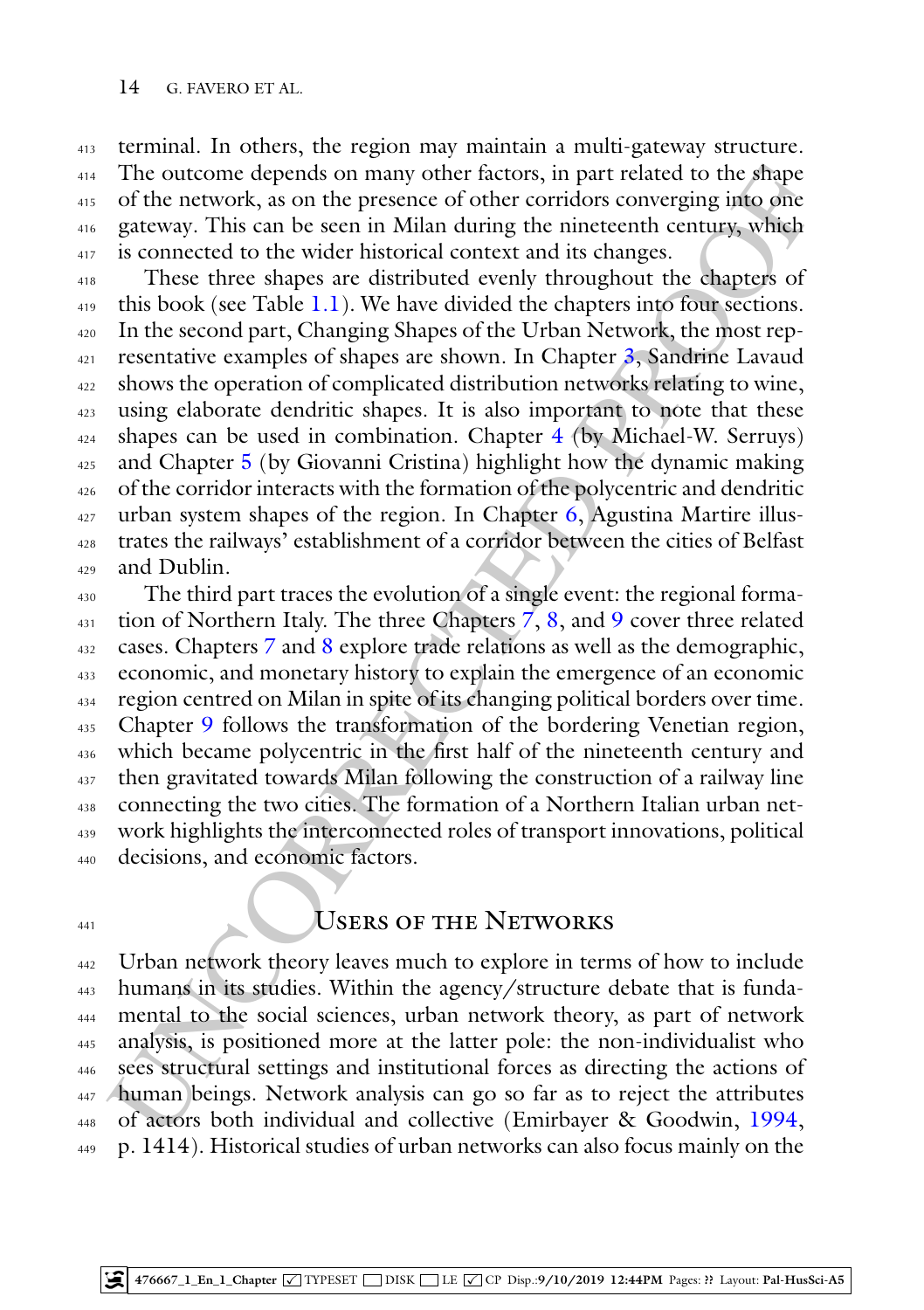| Table 1.1 Scale, city/region and shape dealt in the chapters of this book |                           |                   |                      |
|---------------------------------------------------------------------------|---------------------------|-------------------|----------------------|
| Chapters                                                                  | Scale                     | City/region       | Urban network shape  |
| Part I: A Single Gateway                                                  |                           |                   |                      |
| Part II: Changing Shapes of Urban Networks<br>Chapter 2 Hallen            | Regional                  | Gothenburg        | Dendritic            |
| Chapter 3 Lavaud                                                          | Regional                  | Bordeaux          | Dendritic            |
| Chapter 4 Serruys                                                         | National                  | Belgium           | Corridor polycentric |
| Chapter 5 Cristina                                                        | Regional                  | Catania           | Corridor dendritic   |
| Chapter 6 Martire                                                         | Regional                  | Dublin-Belfast    | Corridor             |
| Part III: The Making of a Regional Network                                |                           |                   |                      |
| Chapter 7 Tonelli                                                         | Regional                  | Milan             | Polycentric          |
| Chapter 8 Mocarelli                                                       | Regional                  | Milan             | Polycentric          |
| Chapter 9 Favero                                                          | Regional                  | Venice            | Corridor             |
| Part IV: Using the Network                                                |                           |                   |                      |
| Chapter 10 Pourchasse                                                     | Regional &<br>continental | Brittany          | Corridor dendritic   |
| Chapter 11 Scheltjens                                                     | Continental               | Russia and London | Corridor             |
| Chapter 12 Sugiura                                                        | Regional                  | Friesland         | Polycentric          |
| Source The authors' elaboration                                           |                           |                   |                      |
|                                                                           |                           |                   |                      |

<span id="page-14-0"></span>**476667\_1\_En\_1\_Chapter** - TYPESET DISK LE - CP Disp.:**9/10/2019 12:44PM** Pages: **??** Layout: **Pal-HusSci-A5**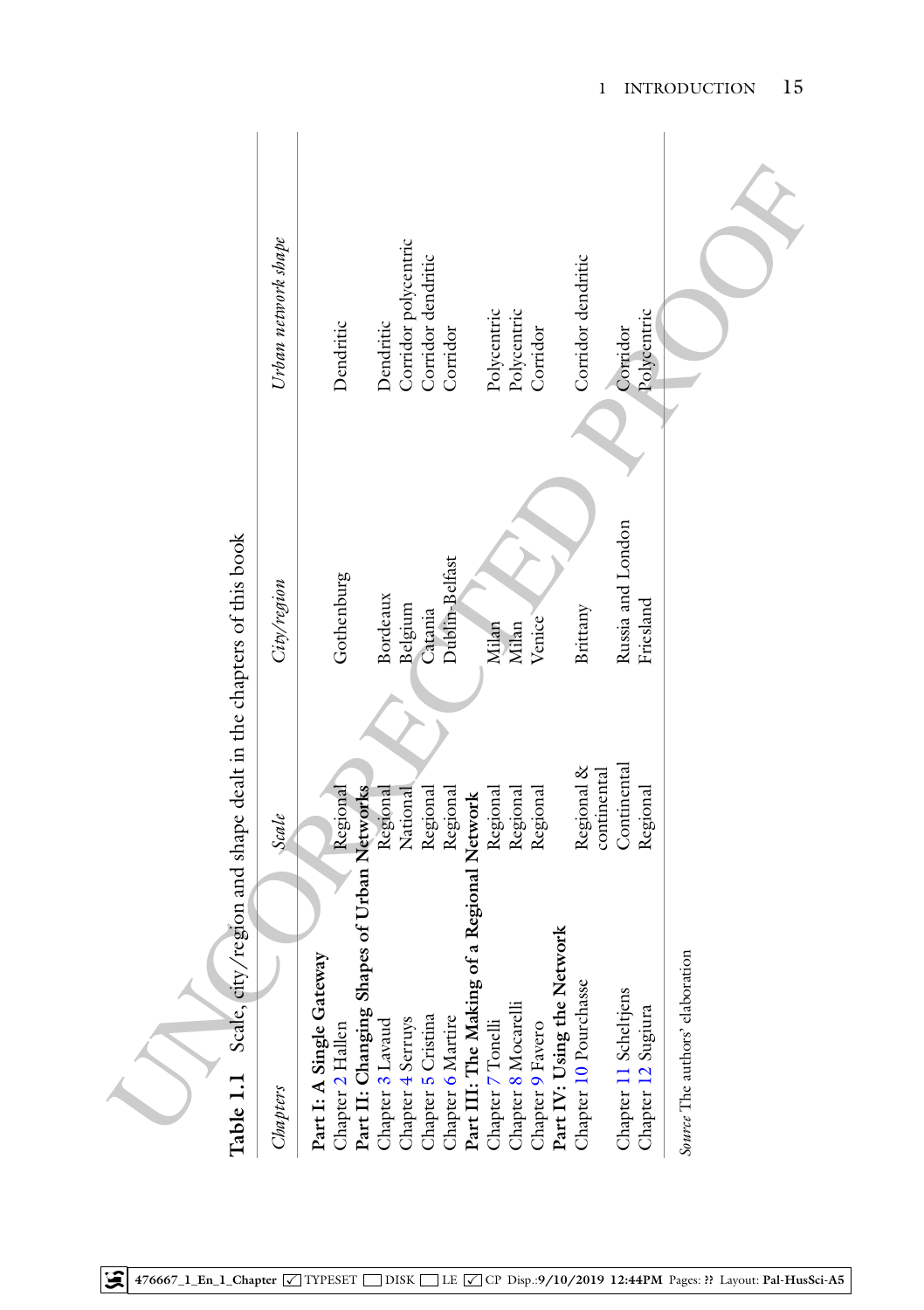network itself, explaining the relational operations between its nodes (or cities). However, this approach has its drawbacks, especially when applied to the urban logistics network that focuses on trade and transport flows. This approach is easily confused with setting cities themselves as the actors of networks, thereby implicitly providing strong agency to the cities and especially their policymakers and elites. This is a pity because it undermines a trend in urban studies that places great emphasis on involving the very urban inhabitants who have historically been neglected, such as women and minorities (Simonton & Montenach, [2013\)](#page-19-16). It is important to understand the differences between the initial methodological stances and approaches that privilege urban agencies and urban networks and to not confuse the two. This difference, however, does not mean that the two approaches can- not complement each other. The same urban historian may adopt an urban agency approach for one article and network theory for another, and we should develop the concept of the urban logistics network in a direction that enhances that possibility.

cities). However, this approach has its daw<br>hacks, especially when applied with contours on trade and transport flows.<br>This approach is easily confused with setting cities themselves as the actors of networks, thereby impl In addition, network analysis evolved in a way that transcended macro–micro levels in scale. In other words, analyzing networks enables researchers to fluidly converse on various scale levels. Yet we should consider the fact that, in complementing much-needed empirical and historical cases of urban logistics networks, our essential approach is bottom-up. The focus 471 on the logistics aspects points towards source analysis at the micro-level. It is essential to find a way to involve more micro-level analysis of the larger picture of networks. From this perspective, we adopt a micro-historical 474 approach in the book, conceiving 'the cases we study not as "examples" but as "experiments." Examples confirm a hypothesis through accumula-476 tion, with the obvious limitations this method entails. Experiments allow us to change a particular interpretation' (de Vivo, 2010, p. 392). Obviously, as 'the ability to reproduce the causes is excluded' in history, an experi- mental approach requires attention to 'even the smallest dissonances' as 'indicators of meaning which can potentially assume general dimensions'  $_{481}$  (Levi, 1992, p. 110).

 Reflecting these issues, this book presents a fourth section, Using the Networks. We aim here at reorienting historical inquiries towards the role of the *users* of these networks: from merchants shipping their goods through one route or the other to passengers choosing how to reach their destina- tions, including the state and other political authorities, and also many oth-ers who are on much smaller scales, as interested users who may intervene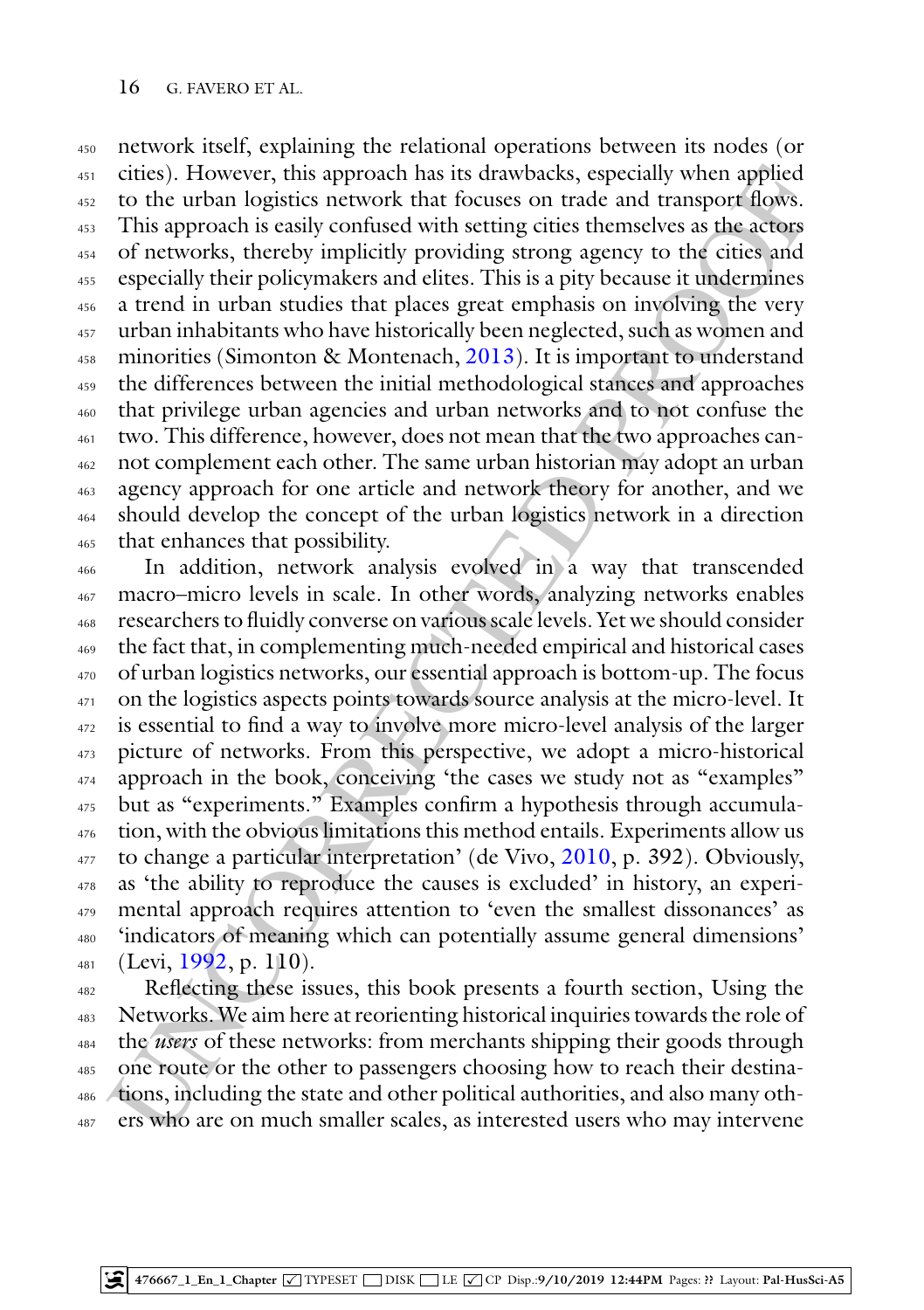ical urban network studies, particularly for pre-modern periods. However, the instant network studies of transport, innovations, or information technology, users are becoming indispensable to understanding the configurati to modify the infrastructural network. *User* is not a familiar word in histor- ical urban network studies, particularly for pre-modern periods. However, in network studies of transport, innovations, or information technology, users are becoming indispensable to understanding the configuration and operations of the network. To what extent we can apply this to the past is still a question to explore. Nevertheless, the focus on users makes it possible for historians to reintroduce *contingency* (or Vidal de la Blache's and de Martonne's [\[1926\]](#page-19-18) geopolitical *possibilisme*), as well as reconsider the place of human agency in the network analysis, while avoiding the pitfalls. The fourth sequence, Using the Network, includes three chapters that illustrate how urban logistics networks were used. Each chapter has a different per-499 spective, focusing on merchants (Chapter 10), navigators (Chapter 11), and small-city entrepreneurs (Chapter 12). Chapter 10, by Pierrick Pourchasse, sheds light on the flaxseed trade between the Baltic and Brittany, linking two urban networks and two market organizations. This chapter details how merchants at the main gateway for trade, the intermediating organi- zation points, and the receiver's end utilized the network. In particular, the chapter shows how a third party, the Hanseatic port of Lübeck, could  $_{506}$  operate and shape the flow of trade by exploiting the network. Chapter 11, by Werner Scheltjens, tracks a shipment of iron between St. Petersburg and London through an analysis of a loadbook. This microscopic time analysis allows us to see the urban logistics network from refreshing per- spectives, which are synthesized as characteristics of pre-industrial logistics. Chapter 11 helps us to understand the crucial role of port cities as providers of manpower, sustaining the urban logistics network. Chapter 12, by Miki Sugiura, focuses on one polycentric region of Friesland and attempts to discover why polycentricity was maintained by analyzing the transport sys- tems of several of the nodes. This essay shows the dynamic use of the city canal by one family for more than five generations.

#### 517 CONCLUSION

 We have described the formation of urban network theory in the 1980s and 1990s and covered the urban models that preceded and influenced the theory. We have also defined the urban logistics network and pointed to several gaps in the literature, which are in three areas: the spatial terminolo- gies and scale, the shapes of networks, and the agency of networks. The editors do not claim to have established a new theory; the aim of this book is, once again, to provide a toolbox for other researchers. Each of the four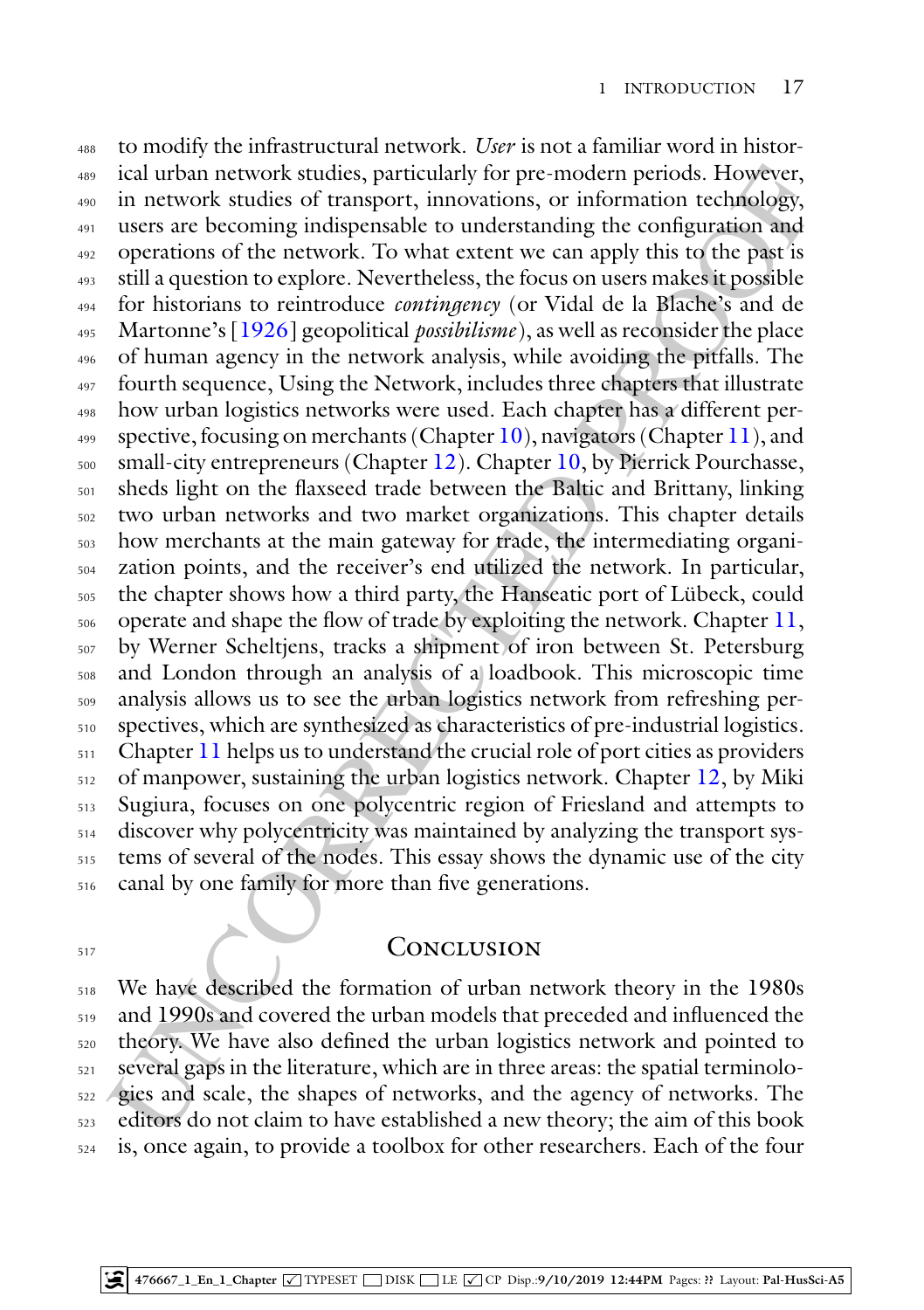parts of this book (I. Single Gateway, II. Changing Shapes of the Urban Network, III. The Making of the Regional Network, and IV. Using the Network) includes empirical case studies that can be used as comparative benchmark tools for other researchers to model their own urban networks. Providing synthesis of the characteristics of urban logistics networks at dif- ferent phases, such as pre-industrial and modern, is beyond the scope of this volume, but each of our chapters deals with transitions in its own ways. This book is neither a comparative urban study in itself. It does not compare the examined regions with each other, or with other parts of the world. We nevertheless believe that the perspectives and variables we provide are use- ful for enhancing the historical research on urban networks, and we hope our volume will inspire a large body of new research.

 Finally, this book highlights that cities are important not only because more than half of humans now live in them, and more will come to live in them, as we noted in the opening of this chapter, but also because of their history. Although each city has its own glorious past when their names shone in history, cities are collectively ambivalent. There is no doubt that cities have made a significant difference in human history. Major economic and political revolutions, as well as technological innovations, would not have occurred without the existence of cities, even if not all of them were initiated in cities. Cities are collectively distinguishable, sharing cultural, economic, and political features and sometimes setting united fronts against the rural. However, none of these were intended or planned with a pair of invisible hands.

Newtork, III. The Making of the Regional Newtork, and IV. Using the Newtork), includes empirical case studies that can be used as comparative benchmark tools for other researchers to model their own urban partworks. The c In this book we searched for the presence of systems, networks, and even equilibrium among cities. Scholars have been able to construct theoretical models, but testing them against empirical cases demonstrate ameliora- tions, tensions, and demolitions of the expected relationships. In particu- lar, as far as the relationship between the cities as nodes and the logistics networks connecting them is concerned, it is clearly demonstrated from the case studies presented in this book that a city can develop a coordi- nating rather than a subordinating role with respect to their hinterland and other cities. Obviously, such definitions are only the two tails of a range involving different proportions of coordination and subordination, and, most importantly, such roles change in time following the phases of regional developments. In the first case (coordination), however, cities pro- vide much-needed services to maintain and foster the activities going on in the whole area, without attracting the vital functions of such activities into themselves. In the latter one (subordination), cities convey not only services for coordination but also attract such important economic activities.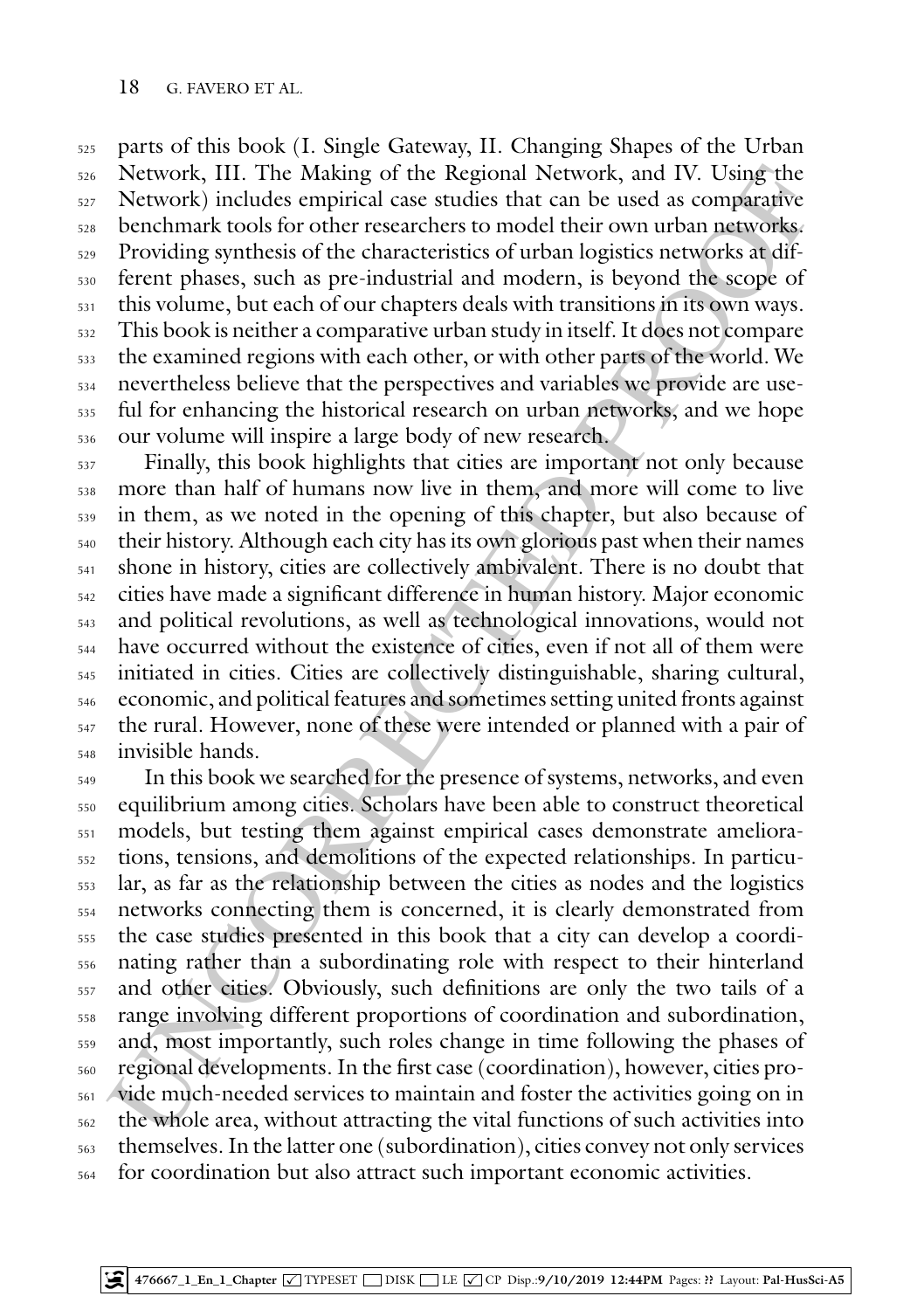Europe, where the Industrial Revolution was the most impact<br>that mation in this span of time, to identify a general cylcle going from egordination in proto-industrial settings, to subordination (with the rise of new<br>matio It is tempting for historians dealing with early modern and modern Europe, where the Industrial Revolution was the most impactful transfor- mation in this span of time, to identify a general cycle going from coordi- nation in proto-industrial settings, to subordination (with the rise of new cities) following industrial development, and finally back to coordination with the growth of services, the spread of industrialization in the whole area, and eventual de-industrialization (see for instance Bairoch, 1988). It is however necessary to highlight that this evolution is related to specific technological paradigms, intertwining with political and social transfor- mations that hindered, neutralized or enhanced their effects on different regions. In other words, such cycles are historically contingent and model trajectories exist only in the eye and in the mind of the historian. The research on cities in this book on urban logistics networks keeps us aware of how much we can and how much we cannot know and explain. The choice of half of the human beings to inhabit cities is certainly a reflection that, despite it all, cities work. However, there is much left to discover about cities and the spaces they created.

## References

- <span id="page-18-8"></span> Bairoch, P. (1988). *Cities and economic development: From the dawn of history to the present*. (C. Braider, Trans.). Chicago, IL: University of Chicago Press.
- <span id="page-18-5"></span> Bell, D., & Jayne, M. (2009). Small cities? Towards a research agenda. *International Journal of Urban and Regional Research, 33,* 683–699. [https://doi.org/10.](https://doi.org/10.1111/j.1468-2427.2009.00886.x) 587 1111/j.1468-2427.2009.00886.x.
- <span id="page-18-1"></span> Christaller, W. (1933 [1980]) *Die zentralen Orte in Süddeutschland. Eine ökonomisch-geographische Untersuchung über die Gesetzmäßigkeit der Verbreitung und Entwicklung der Siedlungen mit städtischer Funktion*. Darmstadt: Nach-
- druck der Ausgabe von.
- <span id="page-18-2"></span> Christaller, W. (1966). *Central places in Southern Germany*. (C. W. Baskin, Trans.). Englewood Cliffs, NJ: Prentice-Hall.
- <span id="page-18-0"></span> Clark, P. (Ed.) (2013). *The Oxford handbook of cities in world history*. Oxford: Oxford University Press.
- <span id="page-18-7"></span> de Vivo, F. (2010). Prospect or refuge? Microhistory, history on the large scale: A response. *Cultural and Social History, 7,* 387–397. [https://doi.org/10.2752/](https://doi.org/10.2752/147800410X12714191853427) 147800410X12714191853427.
- <span id="page-18-3"></span>de Vries, J. (1984). *European urbanization 1500–1800*. London, UK: Methuen.
- <span id="page-18-6"></span> Emirbayer, M., & Goodwin, J. (1994). Network analysis, culture, and the problem of agency. *American Journal of Sociology, 99,* 1411–1454.
- <span id="page-18-4"></span> Fujita, M., Krugman, P., & Venables, A. J. (1999). *The spatial economy: Cities, regions, and international trade*. Cambridge, MA: MIT Press.